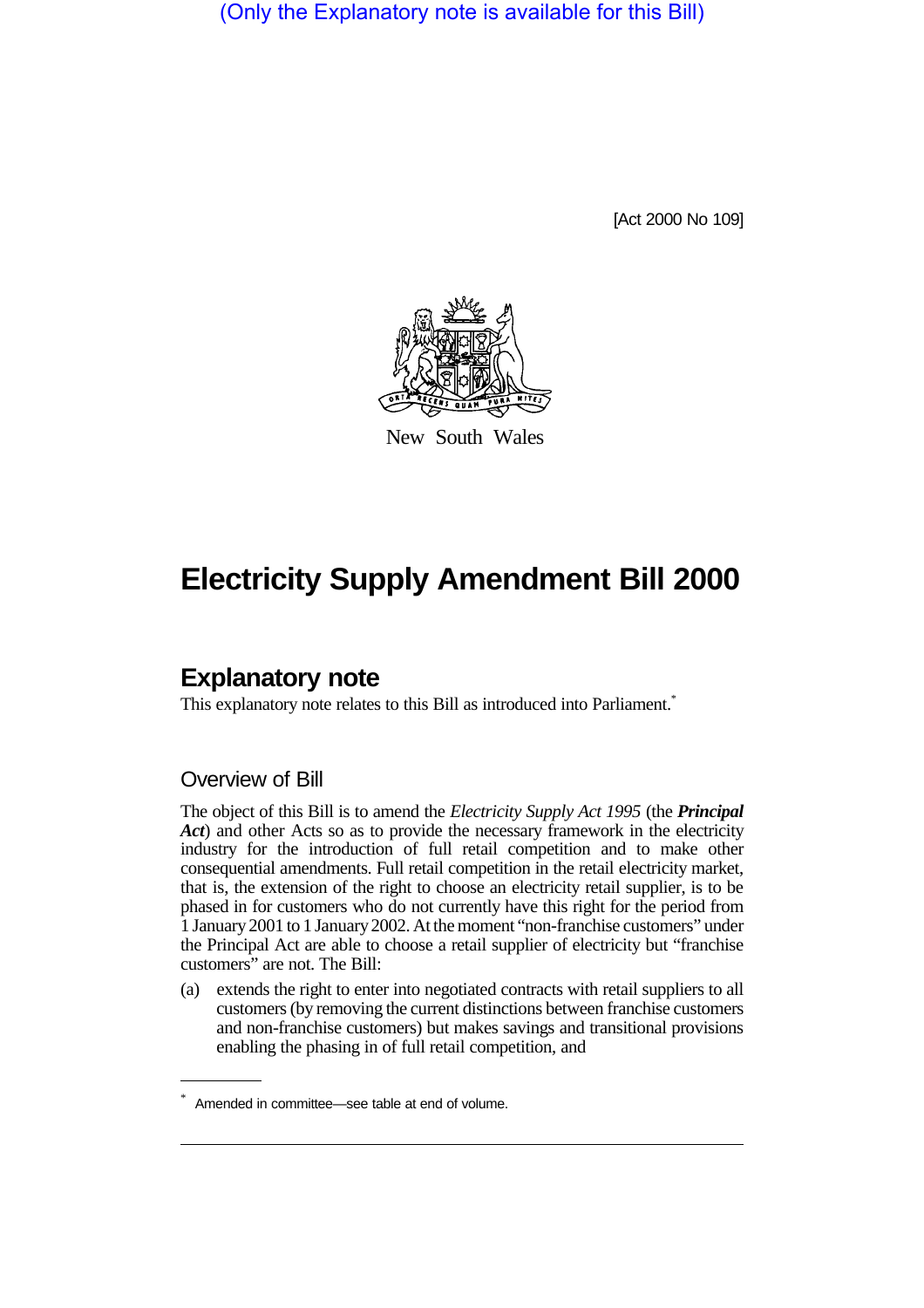Explanatory note

- (b) separates the roles of providers of electricity distribution network services (*distribution network service providers*) and retail suppliers of electricity (*retail suppliers*) by imposing separate licensing obligations, and conditions applicable to the functions of each, on licences and removing the current obligation of some electricity distributors to hold retail suppliers' licences, and
- (c) recognises small customers of retail suppliers (*small retail customers*) and confers on them rights and protections, including rights to connection services, rights to apply to be supplied with electricity, rights to protections under contracts of connection and supply, rights to have electricity supplied at a regulated retail tariff, rights relating to transfers to different retail suppliers and rights relating to resolution of disputes, and
- (d) establishes the Electricity Tariff Equalisation Fund and the Electricity Tariff Equalisation Ministerial Corporation to equalise the effect of variable electricity purchase costs on retail suppliers who obtain electricity from the wholesale market (the price of which is subject to market fluctuations) but are required to supply electricity to small retail customers at the regulated retail tariff, and
- (e) provides a mechanism for the setting of regulated retail tariffs for electricity and regulated retail charges by the Independent Pricing and Regulatory Tribunal (the *Tribunal*), and
- (f) confers powers with respect to electricity works on retail suppliers, and
- (g) provides for marketers of electricity (including licensed retail suppliers, as well as other persons) to be subject to rules adopting a Marketing Code of Conduct, and
- (h) extends the operation and application of the electricity industry ombudsman scheme, and
- (i) enables the making of market operations rules by the Minister relating to network use of systems agreements, settlement of payments for electricity purchases by retail suppliers, the transfer of customers between retail suppliers and metering procedures and equipment, and
- (j) enables regulations to be made with respect to the appointment of a metrology co-ordinator for the purposes of meeting national electricity market obligations, and
- (k) gives the Tribunal a standing reference to determine the proportion of connection costs that a distribution network service provider may pass on to new customers and related matters, and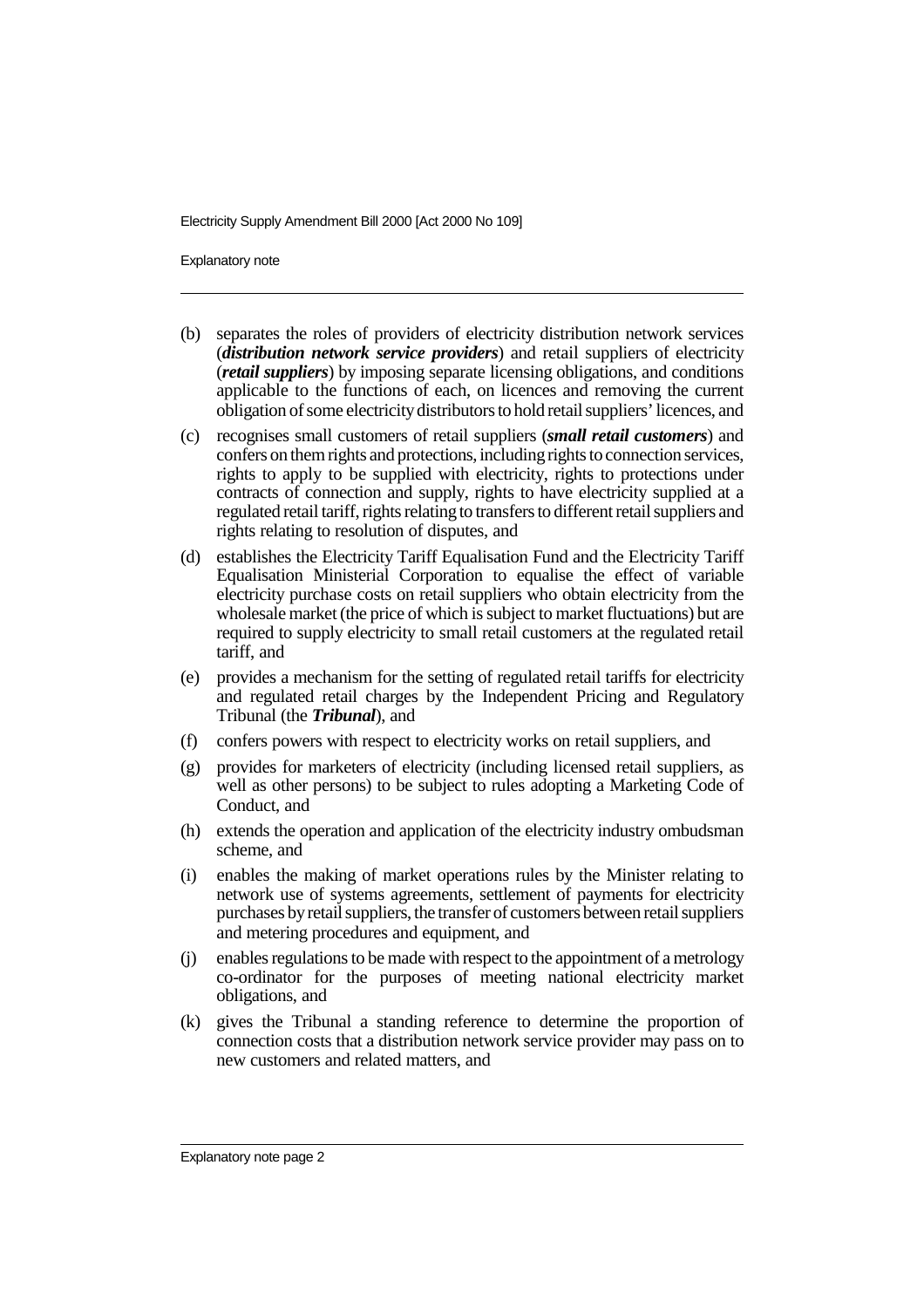Explanatory note

- (l) contains transitional arrangements for the staged implementation of full retail competition and contains other provisions of a savings and transitional nature, and
- (m) makes other amendments of a consequential and ancillary nature.

# Outline of provisions

**Clause 1** sets out the name (also called the short title) of the proposed Act.

**Clause 2** provides for the commencement of the proposed Act on a day or days to be appointed by proclamation.

**Clause 3** is a formal provision giving effect to the amendments to the *Electricity Supply Act 1995* set out in Schedule 1.

**Clause 4** is a formal provision giving effect to the amendments to other Acts and Regulations set out in Schedule 2.

#### **Full retail competition—functions and licensing of distribution network service providers and retail suppliers and rights of small retail customers**

Currently, the Principal Act requires certain electricity distributors to also exercise the functions of retail suppliers as dual licence holders. The Principal Act also distinguishes between franchise and non-franchise customers with respect to rights to contract with electricity distributors and other retail suppliers. The amendments separate out functions attached to both licences, re-enact existing licence provisions and remove distinctions relating to franchise customers and non-franchise customers. At the same time, protections and rights are conferred on small retail customers. In particular, the following changes are made:

- (a) section 17, which currently requires electricity distributors to hold retail suppliers' licences, is repealed. The Minister will be able to impose a condition on a distribution network service provider's licence requiring the provider to transfer its retail supplier's licence (**Schedule 1 [4]** and **[65]** (proposed clause 23 of Schedule  $\overline{6}$ ),
- (b) proposed section 33A provides for categories of retail suppliers' licences by providing for endorsements for standard retail suppliers and other endorsements. A standard retail supplier's endorsement attaches conditions to the licence, including the requirement to use of standard form customer supply contracts for small retail customers (containing rights and protections), the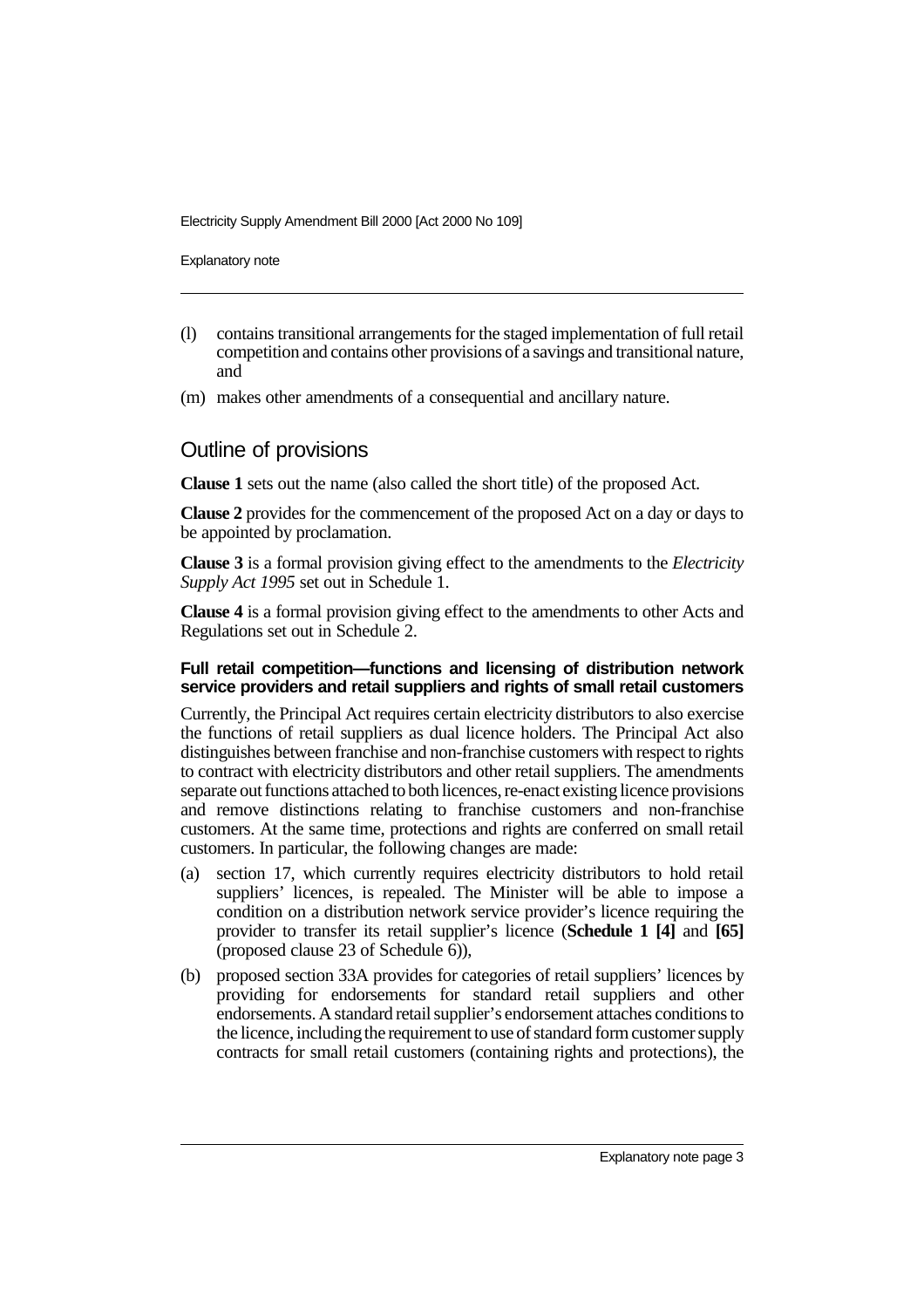Explanatory note

requirement to supply customers within the retail supplier's supply district in accordance with the Principal Act, the requirement to charge regulated retail tariffs and regulated retail charges under standard form customer supply contracts, the requirement to comply with certain rules and to provide information and requirements relating to the preparation of standard form customer supply contracts (**Schedule 1 [10]**),

- (c) proposed section 33B sets out requirements related to the transfer of endorsements on licences (**Schedule 1 [10]**),
- (d) proposed section 33C defines the supply district of a standard retail supplier (**Schedule 1 [10]**),
- (e) proposed section 34 gives a right to apply to be supplied with electricity, by the standard retail supplier for a supply district, to persons within the supply district who own or occupy premises connected to a distribution system or have a right to apply to be so connected. Any such person who is a small retail customer may elect to be supplied with electricity under a standard form customer supply contract. Any other such person may negotiate to be supplied with electricity under a negotiated customer supply contract. The retail supplier must ensure that electricity is supplied in accordance with the proposed section. The proposed section replaces the current obligation placed on electricity distributors to provide supply or to arrange supply services within their distribution district (**Schedule 1 [10]**),
- (f) proposed section 36 makes it a condition of a licence held by a standard retail supplier that charges for electricity under a standard form customer supply contract be in accordance with any determination by the Tribunal of the regulated retail tariff or regulated retail charges (**Schedule 1 [10]**),
- (g) proposed section 37 makes it clear (subject to any other obligations, such as those attached to a licence held by a standard retail supplier) that a retail supplier may, but is not required to, supply electricity to any customer (**Schedule 1 [10]**),
- (h) proposed section 38 makes it a condition of a retail supplier's licence that electricity must be supplied to retail customers under a customer supply contract (**Schedule 1 [10]**),
- (i) provision is made for negotiated customer supply contracts between customers and retail suppliers (**Schedule 1 [10]** (proposed section 38A)),
- (j) provision is made for standard form customer supply contracts between standard retail suppliers and small retail customers (**Schedule 1 [10]** (proposed section 39)),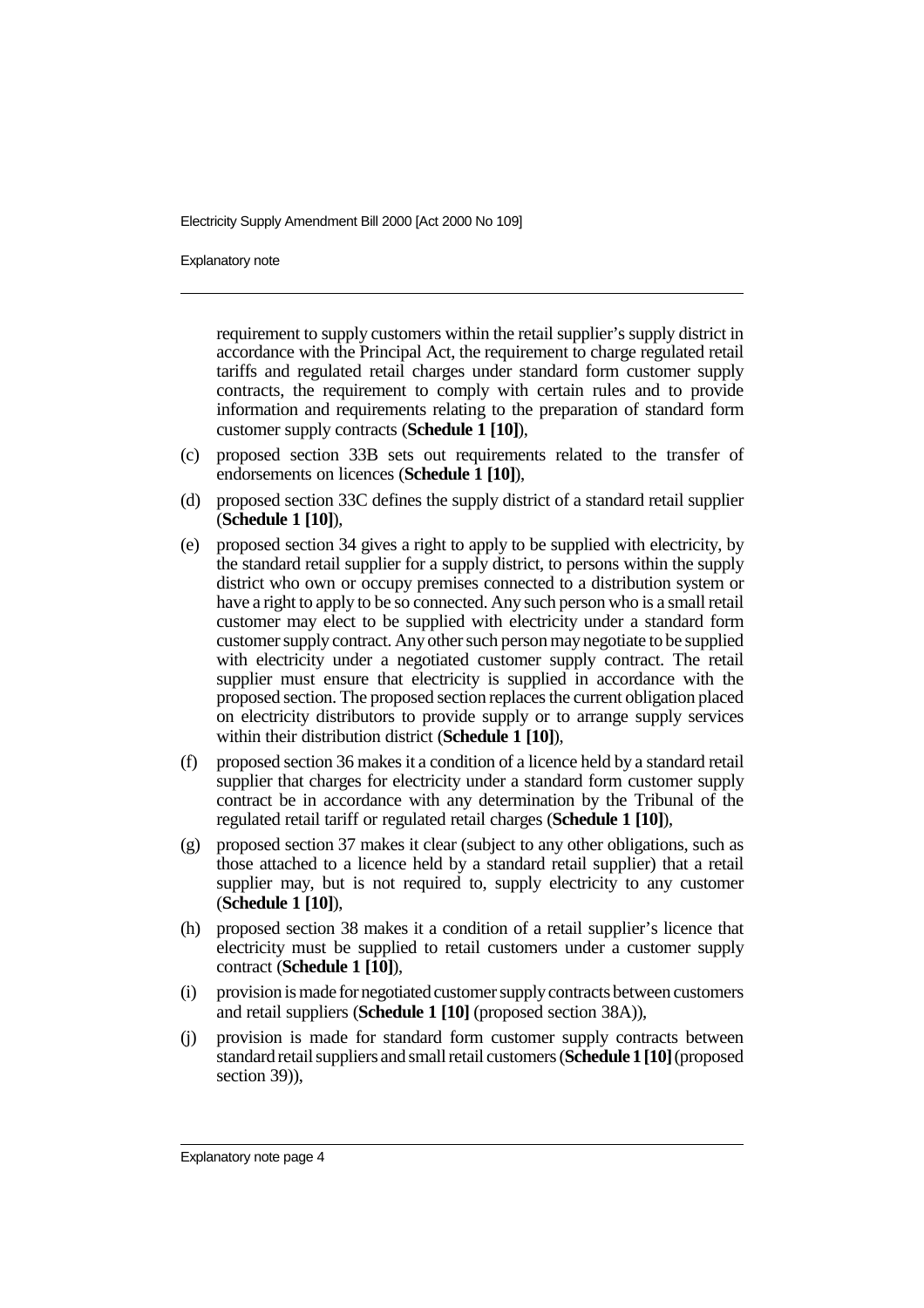Explanatory note

- (k) additional matters are to be included in standard form customer supply contracts, including matters related to metering of electricity and regulated retail tariffs and regulated retail charges (**Schedule 1 [10]** (proposed section 40)),
- (l) consequential amendments are made to provisions relating to the levy payable by the holder of a distribution network service provider's licence as a result of the repeal of the distinction between franchise and non-franchise customers. The provisions relating to the levy are to continue in their current form for the period to which the levy currently applies (**Schedule 1 [7]**–**[9]** and **[65]** (proposed clause 36 of Schedule 6)),
- (m) consequential amendments are made to provisions relating to the price increase relating to the determination for electricity network services as a result of amendments made by the proposed Act. The provisions relating to the price increase are to continue in their current form for the period to which the increase currently applies (**Schedule 1 [11]**–**[16]** and **[65]** (proposed clause 36 of Schedule 6)),
- (n) provisions relating to guidelines for the appointment of customer consultative groups are omitted (**Schedule 1 [48]** and **[49]**),
- (o) standard retail suppliers are required to appoint at least one customer consultative group to act as a forum between retail suppliers and customers with the function of providing information and advice as to standard form customer supply contracts, operational changes, proposed improvements and other matters (**Schedule 1 [49]**–**[51]**),
- (p) the provision enabling the Minister to declare persons to be non-franchise customers is repealed and replaced by proposed section 92 which defines a small retail customer for the purposes of the Principal Act (**Schedule 1 [52]**),
- (q) the right of a person to appeal against certain decisions of electricity distributors is replaced by proposed sections 96–96D which enable small retail customers and other persons of a class prescribed by the regulations to apply for a review of certain decisions by retail suppliers and also enable a person to apply for a review of a decision to classify the person as being or not being a small retail customer. The provisions also set out the right of a person to apply to an electricity industry ombudsman for a review of a decision (this is currently contained in the regulations) and limit that right to decisions that are subject to the ombudsman scheme concerned. The approved scheme will also cover disputes and complaints relating to small retail customers' dealings with electricity marketers. It will be a licence condition that distribution network service providers, and retail suppliers supplying to small retail customers, be members of an approved scheme and agree to be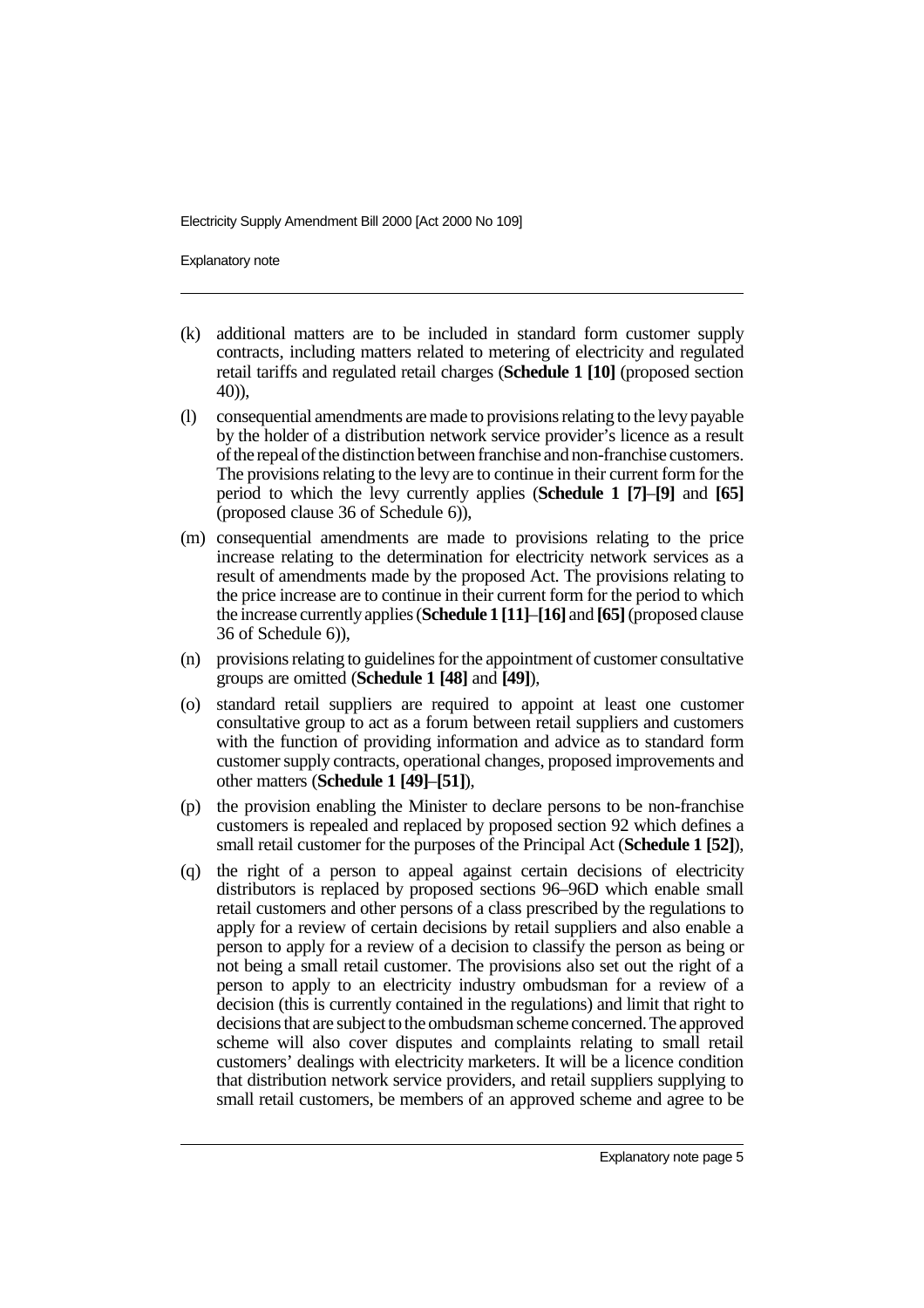Explanatory note

bound by, and to comply with, the electricity industry ombudsman's decision. The Minister's capacity to approve such a scheme is contained in proposed section 96B. The provisions do not prevent provision for dispute resolution from being made in negotiated contracts. (**Schedule 1 [56]**).

### **Phasing in of full retail competition**

Currently, franchise customers are not able to choose their own retail supplier of electricity but have the rights and protections conferred by standard form customer supply contracts and other rights and protections. Proposed Part 4 of Schedule 6 makes the following savings and transitional provisions relating to franchise customers and other matters, in the light of the move to full retail competition:

- (a) current franchise customers are to be transitional retail customers and as such are to be treated as small retail customers until such time as an order is made by the Minister or, in the case of certain customers subject to existing orders, the customers elect to cease to be transitional retail customers, effectively continuing the current regime applicable to such customers (**Schedule 1 [65]** (proposed clauses 25–27 of Schedule 6)),
- (b) conditions of retail suppliers' licences relating to the obligation to supply electricity to small retail customers are also to apply in respect of transitional retail customers (**Schedule 1 [65]** (proposed clause 28 of Schedule 6)),
- (c) a right to review is provided where there is a dispute as to whether a person should be treated by a licence holder as a transitional retail customer (**Schedule 1 [65]** (proposed clause 32 of Schedule 6)),
- (d) existing standard form customer supply contracts are continued in force for a period of 3 months, or such longer or shorter period as may be determined by order of the Minister, while existing negotiated customer supply contracts are unaffected (**Schedule 1 [65]** (proposed clauses 29 and 30 of Schedule 6)).

The proposed Part also contains savings and transitional provisions converting references to electricity distributors, continuing the application of previous provisions to existing appeals and matters and continuing existing customer consultative groups, as well as providing for the initial operation of certain provisions (**Schedule 1 [65]** (proposed clauses 22, 31, 33, 34 and 39 of Schedule 6)).

## **Contributions to connection costs**

Currently, an electricity distributor may require a new customer to contribute to the costs of providing customer connection services to the customer. Such costs may also be contributed to by further new customers in limited circumstances.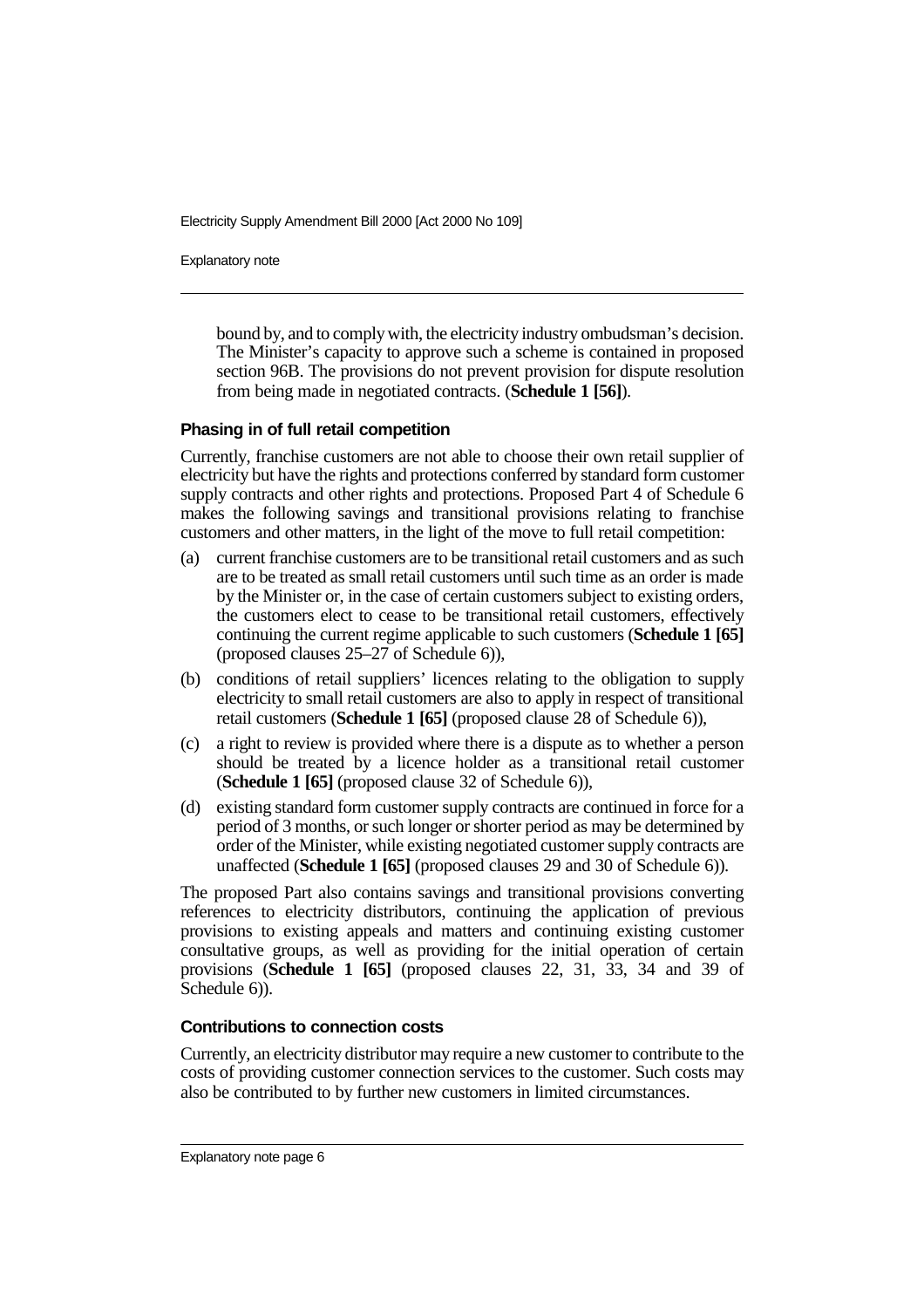Explanatory note

**Schedule 1 [6]** requires the costs that may be payable by a new customer and further new customers, and any subsequent repayment of contributions, to be in accordance with any determination of the Tribunal.

**Schedule 1 [65]** continues existing requirements to contribute to customer connection costs and waives certain requirements in relation to the initial determination of the Tribunal (proposed clause 35 of Schedule 6).

**Schedule 2.3** amends the *Independent Pricing and Regulatory Tribunal Act 1992* to confer on the Tribunal a standing reference to make such a determination and provides for the kind of determination that may be made as well as its publication.

#### **Regulated retail tariffs and regulated retail charges**

**Schedule 1 [17]** inserts proposed Division 5 of Part 4 (proposed sections 43EA–43EJ) which contains a scheme for the determination by the Tribunal of regulated retail tariffs and regulated retail charges. These are to be payable by small retail customers under standard form customer supply contracts. The scheme for determination of the tariffs and charges is as follows:

- (a) the Minister may give a reference as to the matter of a determination to the Tribunal, or the Tribunal may request a referral, and the Tribunal is to investigate and report in accordance with the reference (proposed section 43EA),
- (b) the Tribunal may determine, in its report, the regulated retail tariffs and regulated retail charges but must have regard to any matter that it is required by the reference to consider and the effect of the determination on competition in the retail electricity market (proposed section 43EB),
- (c) determinations of the Tribunal are to be published in the Gazette and take effect on publication or on a later specified day (proposed section 43EC),
- (d) the Minister must arrange for copies of the Tribunal's reports to be available for public inspection (proposed section 43ED),
- (e) the Tribunal is given powers in relation to investigations, including powers to hold hearings and to require the provision of information, documents and evidence (proposed sections 43EE and 43EF),
- (f) limitations are placed on the divulging of confidential information given to the Tribunal but information may be divulged in a report after notice is given. The Tribunal may also give directions prohibiting or restricting the divulging of information (proposed section 43EG),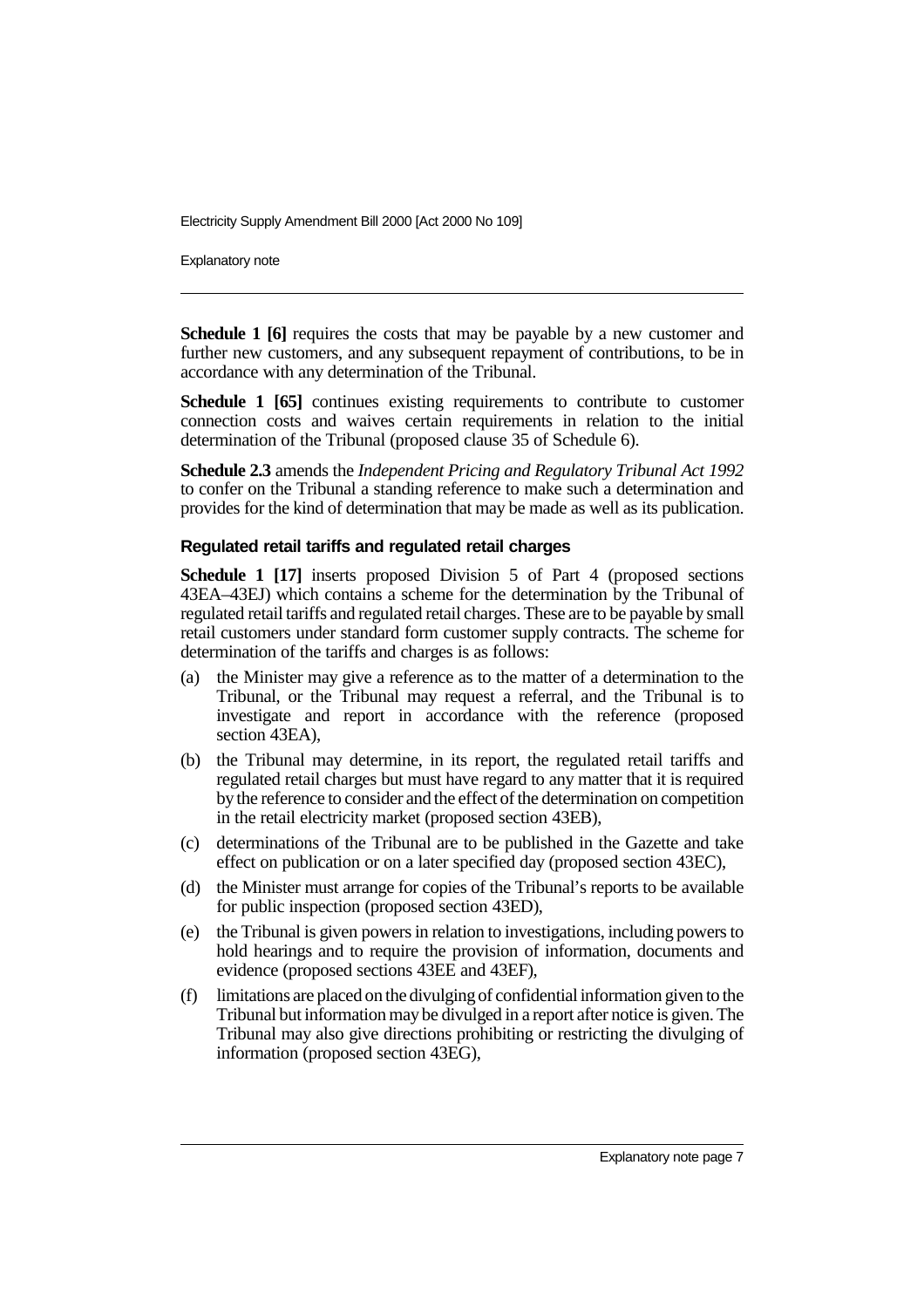Explanatory note

- (g) it will be an offence to refuse or fail to comply with a notice, or to refuse or fail to answer a question, of the Tribunal or to give information or evidence knowing that it is false or misleading in a material particular. It will also be an offence to hinder, obstruct or interfere with the Tribunal in the exercise of its functions under the proposed Division or to take action that detrimentally affects the employment of a person because the person assists the Tribunal (proposed section 43EH),
- (h) the confidentiality of Cabinet documents and Cabinet proceedings is protected (proposed section 43EI),
- (i) the scheme is to cease to have effect on 30 June 2004 or on such earlier or later day as may be prescribed by the regulations (proposed section 43EJ).

**Schedule 1 [65]** (proposed clauses 37, 38 and 39 of Schedule 6) inserts transitional provisions providing for the initial determination of the regulated retail tariff and regulated retail charges and the imposition of conditions on licences.

#### **Electricity tariff equalisation**

**Schedule 1 [17]** inserts proposed Division 6 of Part 4 (proposed sections 43EK–43ES) which establishes the Electricity Tariff Equalisation Fund (the *Fund*) and constitutes the Electricity Tariff Equalisation Ministerial Corporation (the *Ministerial Corporation*). The Fund is to be used as a mechanism to manage the wholesale purchase risk borne by standard retail suppliers who are subject to competition in the wholesale electricity markets but who have to retail electricity obtained in that market at regulated retail tariffs to small retail customers. This also meets the objective of supporting and implementing the policy of providing pricing protection for small retail customers. The proposed Division contains the following provisions as to the use of the Fund for these purposes:

- (a) the Ministerial Corporation, which is to be managed by the Treasurer, is constituted with functions including administering and controlling the Fund and administering the rules as to payments to and from the Fund (proposed section 43EM),
- (b) the Fund is established and provision is made for amounts to be payable to and from the Fund under the rules for payment (proposed section 43EN),
- (c) the Treasurer, after consulting with the Minister for Energy, is to approve rules as to payment, including payments to the Fund by standard retail suppliers, electricity generators and Snowy Hydro Limited and payments from the Fund to those bodies and the Consolidated Fund. The circumstances when payments are required by the rules to be made to or from the Fund are to be determined having regard to the wholesale costs of electricity, the level of the regulated retail tariff in comparison with those costs and the general level of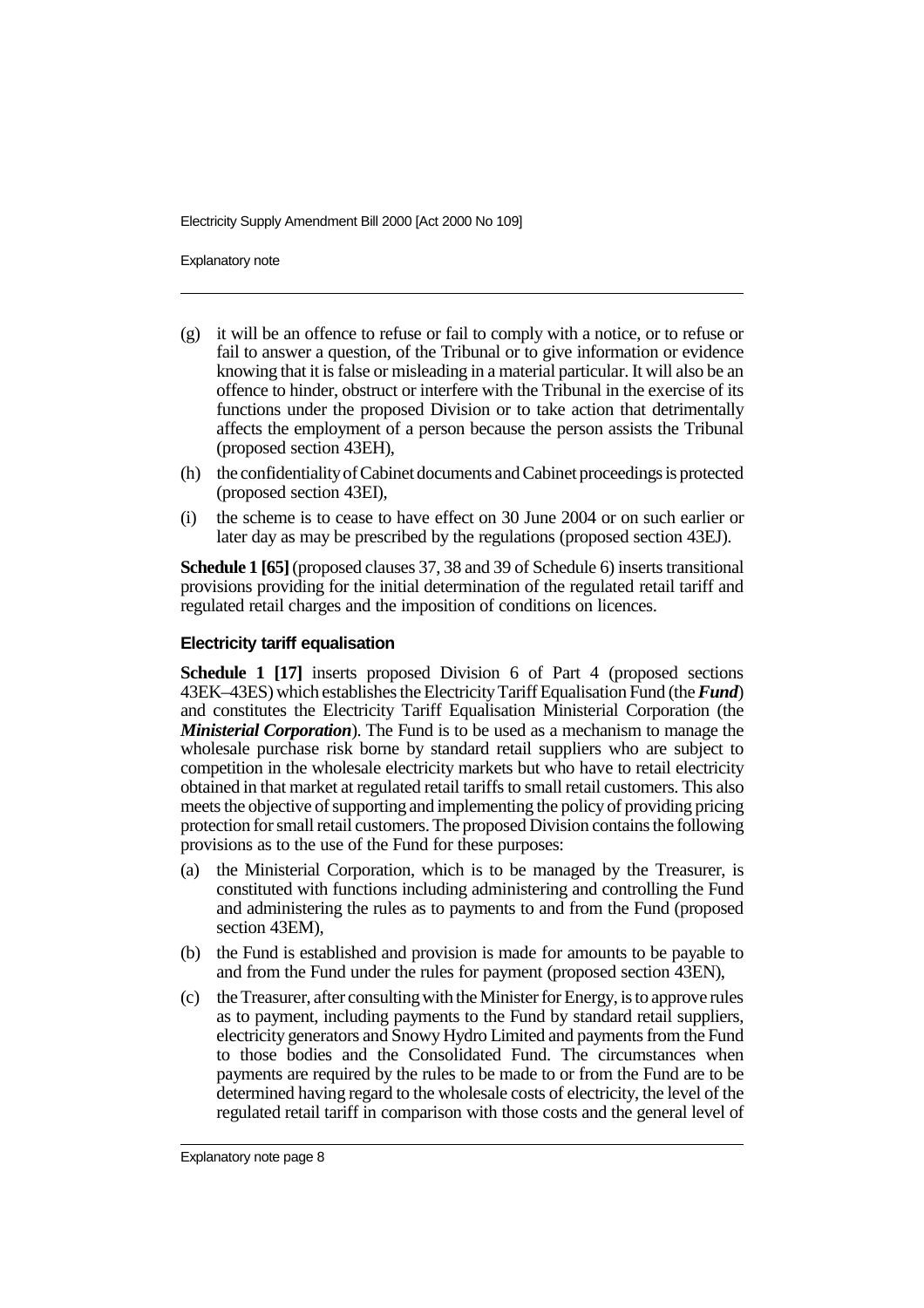Explanatory note

the Fund. The rules may also provide for information or access to information to be provided for the purposes of determining payments and administering the rules. Payments may also be made under the rules to reimburse certain audit costs paid to the Tribunal by standard retail suppliers (proposed section 43EO).

- (d) standard retail suppliers and electricity generators are required to make payments to the Fund in accordance with the rules and to provide information under the rules or if required by the Ministerial Corporation. A failure or refusal to comply will be an offence, as will the giving of false or misleading information (proposed sections 43EP and 43EQ),
- (e) it is to be a condition of a licence held by a standard retail supplier that the standard retail supplier must make payments in accordance with the rules and must provide information under the rules or if required by the Ministerial Corporation (proposed section 43ER),
- (f) the proposed Division is to cease to have effect on 30 June 2004 or on such earlier or later day as may be prescribed by the regulations (proposed section 43ES).

The compliance of standard retail suppliers with respect to licence conditions relating to the Fund and provision of information are to be monitored and reported on by the Tribunal, if requested by the Treasurer (**Schedule 1 [46]**). The Tribunal is given powers to require the provision of information, documents and evidence to do so (**Schedule 1 [47]** (proposed section 87B)). It will be an offence to refuse or fail to comply with a notice, or to refuse or fail to answer a question, of the Tribunal or to give information or evidence knowing that it is false or misleading in a material particular. It will also be an offence to hinder, obstruct or interfere with the Tribunal in the exercise of its functions under the proposed provisions or to take action that detrimentally affects the employment of a person because the person assists the Tribunal (**Schedule 1 [47]** (proposed section 87C)).

**Schedule 1 [59]** enables the Ministerial Corporation to delegate its powers.

**Schedule 1 [65]** inserts a transitional provision providing for the Ministerial Corporation to obtain financial accommodation for the initial amount in the Fund (proposed clause 38 of Schedule 6).

#### **Retail suppliers' powers**

Currently, powers in relation to entry onto premises for the repair and installation of electricity works (such as meters) are conferred only on network operators (who have the functions of electricity distributors and retail suppliers). With the separate exercise of these functions that is to result from full retail competition, amendments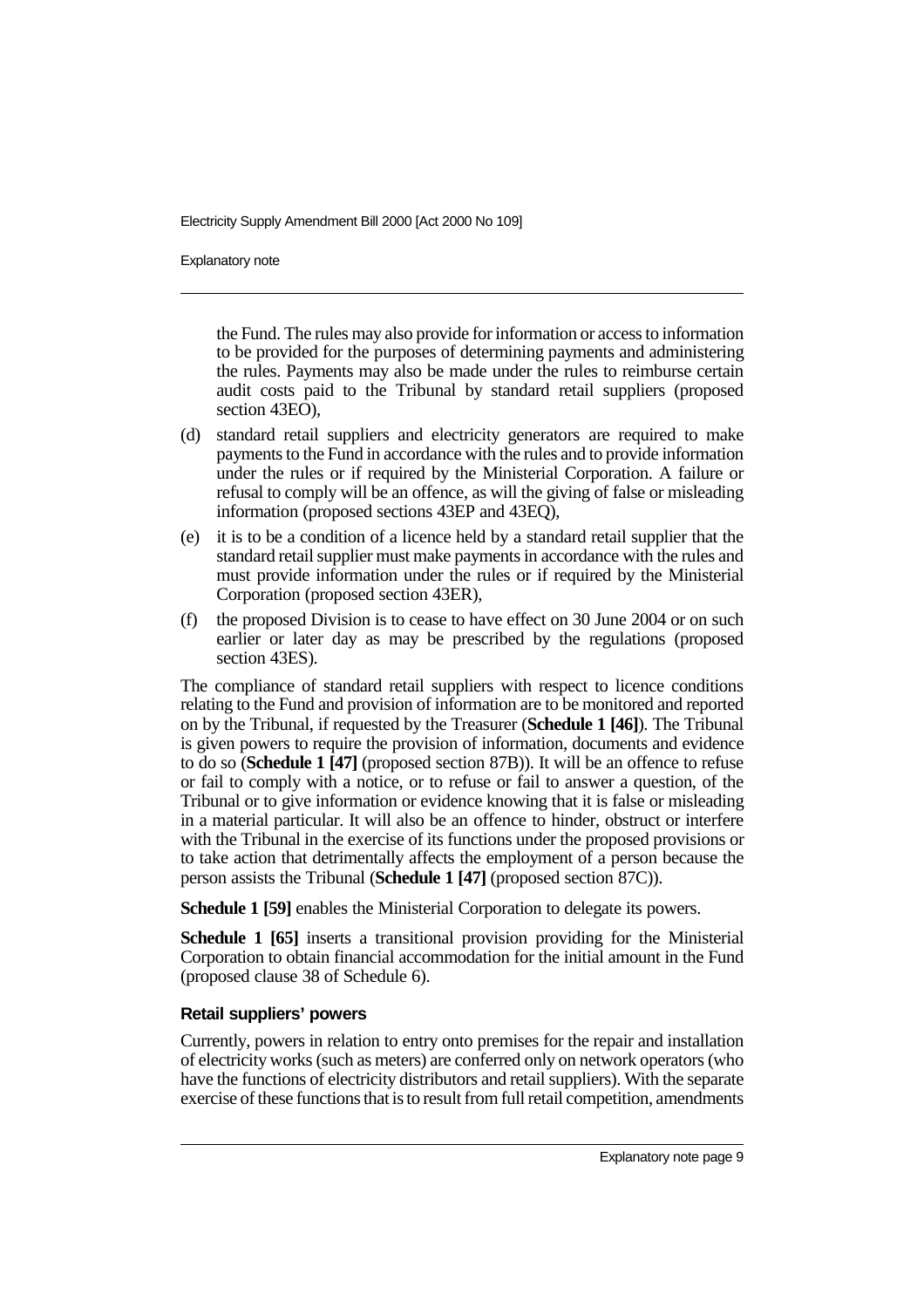Explanatory note

are being made by the Bill to make it clear that retail suppliers can own electricity works and that their authorised officers can enter onto premises for the purposes of carrying out certain functions with respect to prescribed electricity works. The amendments also apply the existing provisions relating to the exercise of the power of entry to those officers and retail suppliers and enable retail suppliers to appoint authorised officers for those purposes (**Schedule 1 [18]**–**[36]**, **[38]**, **[39]** and **[53]**–**[55]**).

#### **Market operations**

**Schedule 1 [37]** inserts proposed Part 5A (proposed sections 63B–63E) which enables the Minister to approve market operations rules. The rules will relate to a number of matters arising out of the national electricity market (which involves distribution network service providers) and the measurement of electricity consumption for costing and transfer purposes, as well as regulate the transfer of customers between retail suppliers. In particular, rules may be made for or with respect to agreements between distribution network service providers and retail suppliers, procedures and equipment to measure electricity consumption, provision of connection services by retail suppliers and the transfer of customers between retail suppliers (proposed section 63C). A contravention of the rules will be an offence and it is to be a condition of a retail supplier's licence and a distribution network service provider's licence that the licence holder must comply with the rules (proposed section 63D). Provision is also made for regulations to be made for or with respect to the appointment of a metrology co-ordinator (proposed section 63E).

#### **Electricity marketers**

**Schedule 1 [37]** inserts proposed Part 5B (proposed sections 63F–63J) which provides for the regulation of electricity marketers through the adoption of a Marketing Code of Conduct and its enforcement. Electricity marketers include retail suppliers and persons who act as agents or intermediaries between customers and retail suppliers (proposed section 63F). The Code is to be approved by the Minister and published in the Gazette (proposed section 63G). A contravention of the Code will be an offence and it is to be a condition of a retail supplier's licence that the retail supplier must comply with the Code (proposed sections 63H and 63I). Electricity marketers who are not licensed retail suppliers must provide a written statement to retail suppliers in respect of compliance with the Code when introducing a customer or arranging or facilitating a negotiated customer supply contract and must not give a statement knowing that it is false or misleading in a material particular (proposed section 63J).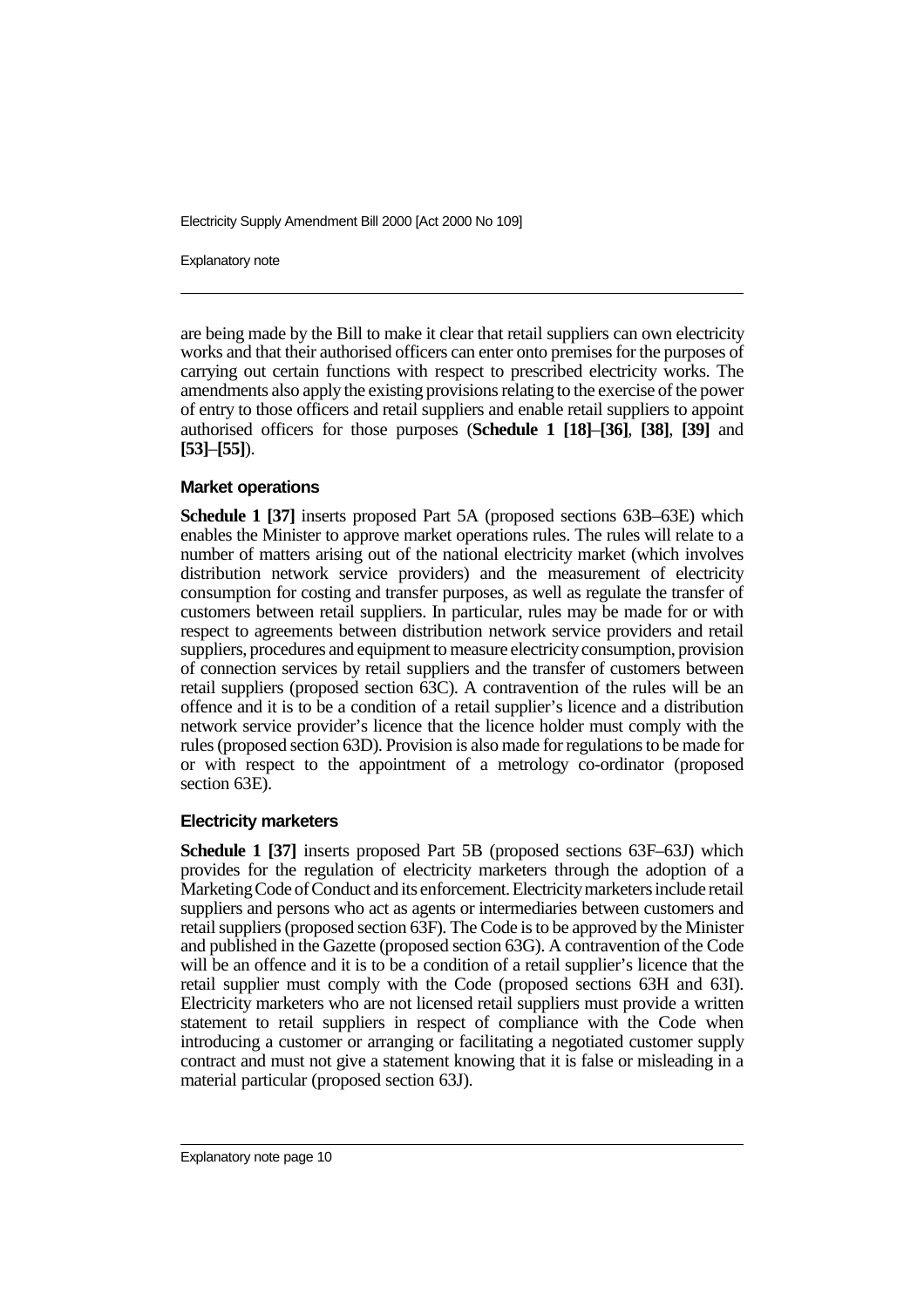Explanatory note

#### **Other minor amendments**

**Schedule 1 [1]**, **[3]**, **[42]**–**[45]**, **[57]** and **[58]** change references to electricity distributor, and related references, to references to distribution network service provider, and related references.

**Schedule 1 [2]** provides that notes included in the Principal Act do not form part of the Act.

**Schedule 1 [5]** and **[62]** make consequential amendments.

**Schedule 1 [40]** enables regulations to be made exempting persons or matters or classes of persons or matters from restrictions relating to charges for the use of electricity.

**Schedule 1 [41]** changes a reference to electricity distributor to a reference to a standard retail supplier.

**Schedule 1 [60]** enables regulations to be made for or with respect to requirements for customer connection contracts. It also enables regulations to be made for or with respect to the collection, keeping, disclosure or other use of information about customers or prospective customers and the inclusion of such obligations in customer connection contracts and customer supply contracts.

**Schedule 1 [61]** enables regulations to be made for or with respect to the electricity industry ombudsman's obligations to provide copies of reports and to report to the Minister, as well as to facilitate social programs for electricity.

**Schedule 1 [63]** provides for the Principal Act to be reviewed 5 years after the date of assent to the proposed Act.

**Schedule 1 [64]** enables savings and transitional regulations to be made as a consequence of the enactment of the proposed Act.

**Schedule 1 [66]**–**[71]** amend and repeal definitions and insert definitions of expressions and new terms used in the proposed Act.

#### **Amendment of other Acts and Regulations—Schedule 2**

**Schedule 2.1** makes a consequential amendment to a reference to electricity distributors in the *Electricity (Pacific Power) Act 1950*.

Schedule 2.2 makes consequential amendments to references to electricity distributors in the *Electricity Safety Act 1945*.

**Schedule 2.4** makes a consequential amendment to a reference to electricity distributors in the *Land Tax Management Act 1956*.